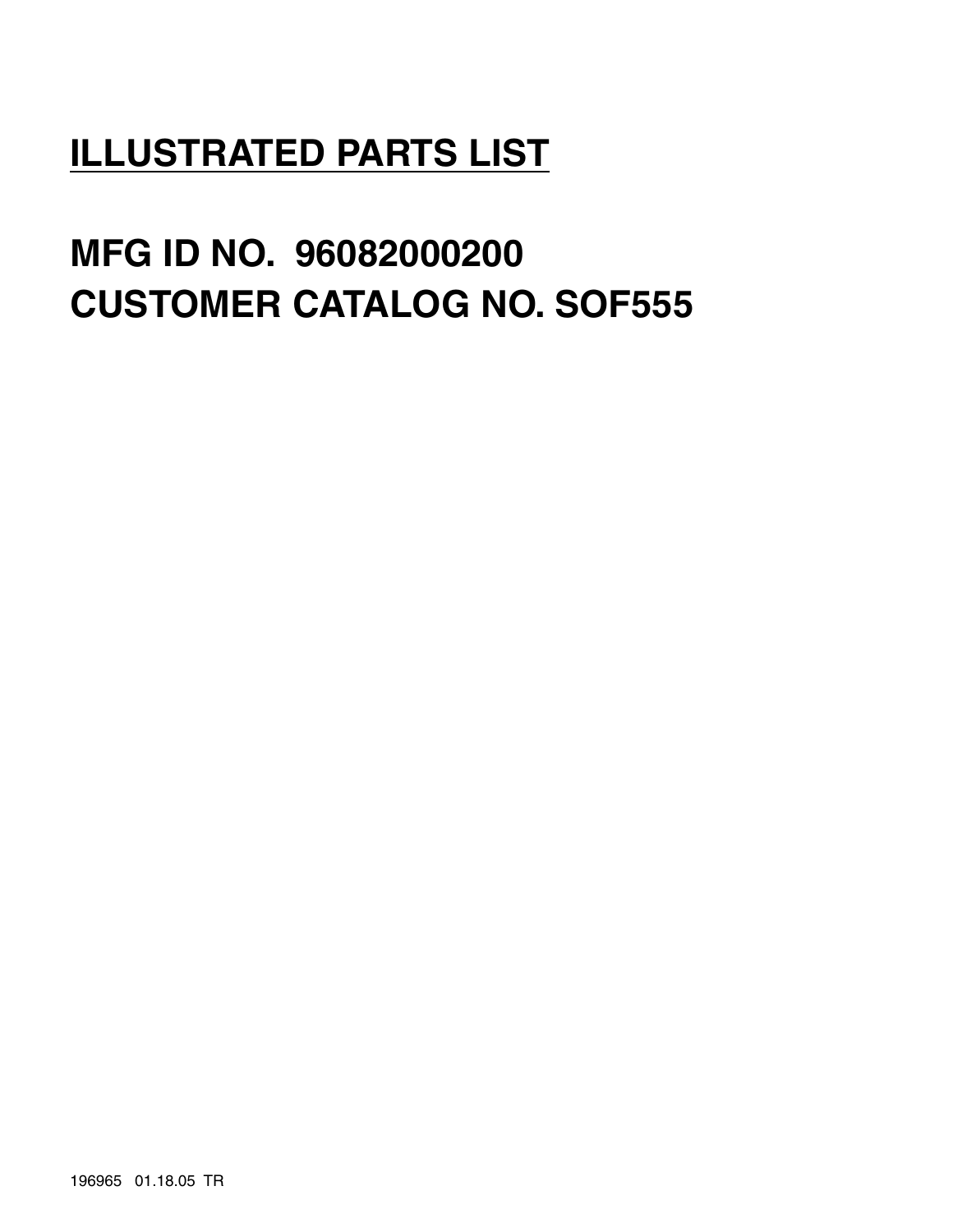**TILLER - - MODEL NUMBER SOF555 (96082000200) HANDLE ASSEMBLY**



#### **KEY PART**

**DESCRIPTION** 

|    |          | 187820X505 Bracket Handle          |
|----|----------|------------------------------------|
| 2  | 72140512 | Bolt, Carriage 5/16-18 unc x 1-1¦2 |
| 3  | 9266R    | Grip, Handle                       |
| 4  | 166376   | Handle, L.H.                       |
| 5  | 73680500 | Locknut, Crown 5/16-18             |
| 6  | 19111116 | Washer 11/32 x 11/16 x 16 Ga.      |
| 7  | 19121414 | Washer 3/8 x 7/8 x 14 Ga.          |
| 8  | 74760516 | Bolt, Hex Hd. 5/16-18 x 1          |
| 9  | 74760512 | Bolt, Hex Hd 5/16-18 x 3/4         |
| 10 | 10040500 | Washer, Lock 5/16                  |
| 11 | 73220500 | Nut, Hex 5/16-18                   |
| 12 | 98000129 | Nut, Flanged 5/16-18               |
| 13 | 180847   | Bolt, Carriage 5/16-18 x 3/4 Gr. 5 |

## **KEY PART**

#### **DESCRIPTION**

- 14 181452X505 Panel, Handle<br>16 166377 Handle, R.H.
- 16 166377 Handle, R.H.
- 18 166868 Cable, Control, Tine
- 19 151229 Lever, Control, Tine
- 20 154805 Pin, Pivot
- 21 12000027 Ring, Klip
- 28 19131312 Washer 13/32 x 13/16 x 12 Ga.<br>29 12000059 Retaining, Ring
- 29 12000059 Retaining, Ring 43 188177 Cable Assembly, Reverse<br>44 181580 Clip
	- 181580
- **NOTE:** All component dimensions are given in U.S. inches. 1 inch = 25.4 mm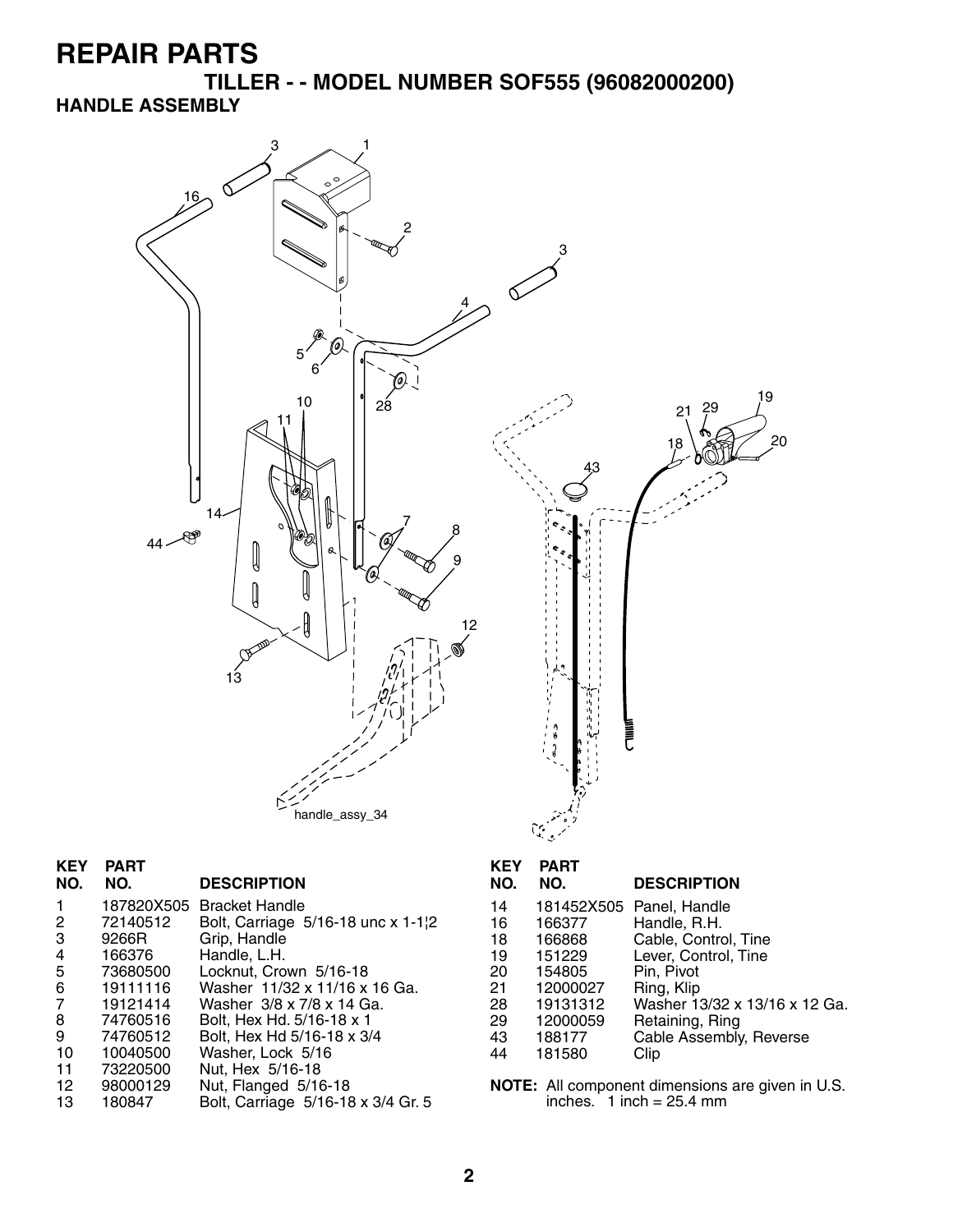**TILLER - - MODEL NUMBER SOF555 (96082000200) BELT GUARD AND PULLEY ASSEMBLY**



belt\_guard\_14

| <b>KEY</b>     | <b>PART</b> |                                         | <b>KEY</b> | <b>PART</b>                |                                                      |
|----------------|-------------|-----------------------------------------|------------|----------------------------|------------------------------------------------------|
| NO.            | NO.         | <b>DESCRIPTION</b>                      | NO.        | NO.                        | <b>DESCRIPTION</b>                                   |
| 1              | 180377      | Assembly, Bracket, Belt Guard           | 19         | 188502                     | <b>Bolt, Belt Guard</b>                              |
| $\overline{c}$ | 9484R       | Clip, Cable                             | 20         | 12000036                   | Ring, Klip                                           |
| 3              | 86777       | Screw, Hex, Washer Hd., Slotted,        | 21         | 73350600                   | Nut, Hex, Jam 3/8-16                                 |
|                |             | Thd. Cutting $#10-24 \times 1/2$ Type D | 22         | 161806                     | Pulley, Idler                                        |
| 4              | 74610812    | Bolt, Hex 1/2-20 x 3/4                  | 23         | 175377                     | Arm, Idler                                           |
| 5              | 73680600    | Nut, Hex Lock 3/8-16                    | 24         | 74760620                   | Bolt, Hex 3/8-16 x 1-1/4                             |
| 6              | 19131316    | Washer 13/32 x 13/16 x 16 Ga.           | 25         | 106968X                    | Shaft, Idler Arm                                     |
| 7              | 2009J       | Pulley, Idler, Reverse                  | 26         | 73350500                   | Nut, Hex, Jam 5/16-18                                |
| 8              | 180323      | Assembly, Arm, Reverse Idler            | 27         | 73220400                   | Nut, Fin Hex 1/4-20                                  |
| 9              | 74760628    | Bolt, Hex 3/8-16 x 1-3/4                | 28         | 10040400                   | Washer LK Hvy Helical 1/4                            |
| 10             | 194630X505  | Guard, Belt                             | 29         | 109227X                    | Pad, Idler                                           |
| 11             | 19091016    | Washer 9/32 x 5/8 x 16 Ga.              | 30         | 23200404                   | Screw, Set, Socket, Headless                         |
| 12             | 104213X     | Nut, Cap 1/4-20                         |            |                            | C.P. $1/4 - 20 \times 1/4$                           |
| 13             | 72140406    | Bolt, Carriage 1/4-20 x 3/4             | 31         | 101189L                    | Sheave, Engine                                       |
| 14             | 133035      | <b>V-Belt (Forward Motion)</b>          | 32         | 151223                     | Pulley, V-Groove, Trans.                             |
| 15             | 2614J       | V-Belt (Reverse)                        | 41         | 180307                     | Spring                                               |
| 16             | 12000028    | Ring, Retainer                          | 42         | 138909                     | Spacer                                               |
| 17             | 2649M       | Key, Square                             |            |                            |                                                      |
| 18             | 151236      | Pulley, Flat, Trans.                    |            | 1 inch = $25.4 \text{ mm}$ | NOTE: All component dimensions given in U.S. inches. |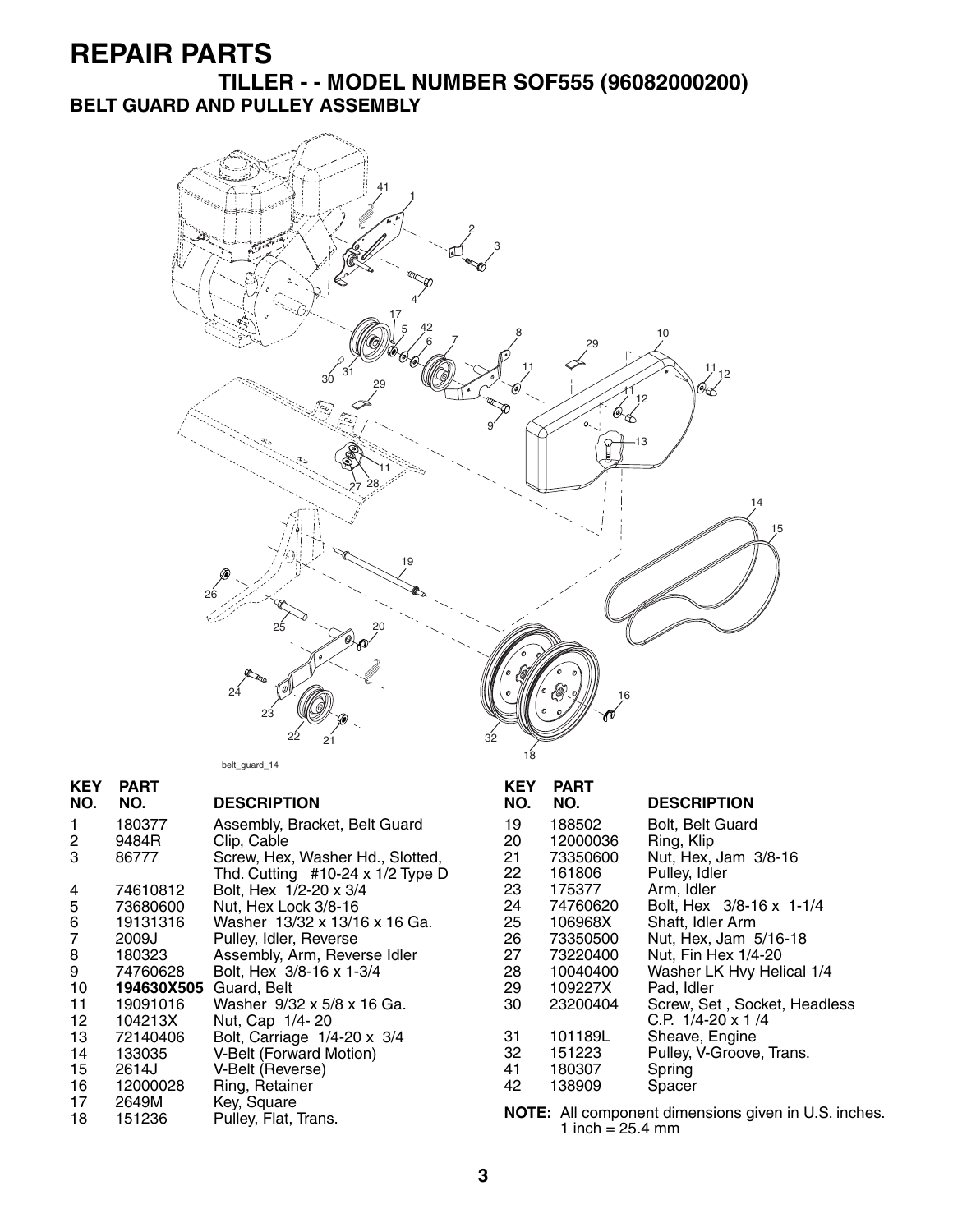#### **TILLER - - MODEL NUMBER SOF555 (96082000200) WHEEL AND DEPTH STAKE ASSEMBLY**



| <b>KEY</b><br>NO.                                               | <b>PART</b><br>NO.                                                                             | <b>DESCRIPTION</b>                                                                                                                                                                                      | <b>KEY</b><br>NO.                                  | <b>PART</b><br>NO.                                                                             | <b>DESCRIPTION</b>                                                                                                                                                                                |
|-----------------------------------------------------------------|------------------------------------------------------------------------------------------------|---------------------------------------------------------------------------------------------------------------------------------------------------------------------------------------------------------|----------------------------------------------------|------------------------------------------------------------------------------------------------|---------------------------------------------------------------------------------------------------------------------------------------------------------------------------------------------------|
| $\mathbf{1}$<br>$\mathbf{2}$<br>3<br>4<br>5<br>6<br>7<br>8<br>9 | 9194R<br>74760520<br>74760512<br>73220500<br>10040500<br>73800600<br>4921H<br>1952J<br>122233X | Pin, Clevis<br>Bolt, Hex 5/16-18 x 1-1/4<br>Bolt, Hex 5/16-18 x 3/4<br>Nut, Hex 5/16-18<br>Washer, Lock 5/16<br>Locknut, w/washer 3/8-16<br>Clip, Hairpin<br>Support, Depth Stake, R.H.<br>Stake, Depth | 15<br>16<br>17<br>18<br>19<br>20<br>21<br>22<br>24 | 5388J<br>121117X<br>9188R<br>19131311<br>9190R<br>73680600<br>74760516<br>73800500<br>73970500 | Spring, Stake<br>Bolt, Shoulder<br>Wheel<br>Washer 13/32 x 13/16 x 11 Ga.<br>Bracket, Wheel<br>Locknut, Crown 3/8-16<br>Bolt, Hex 5/16-18 x 1<br>Locknut, w/insert 5/16-18<br>Nut Lock Hex Flange |
| 10<br>11<br>13                                                  | 326J<br>74780628<br>1951J                                                                      | Pin, Clevis<br>Bolt, Hex, Fin 3/8-16 x 1-3/4<br>Support, Depth Stake, L.H.                                                                                                                              |                                                    | 1 inch = $25.4 \, \text{mm}$                                                                   | NOTE: All component dimensions given in U.S. inches.                                                                                                                                              |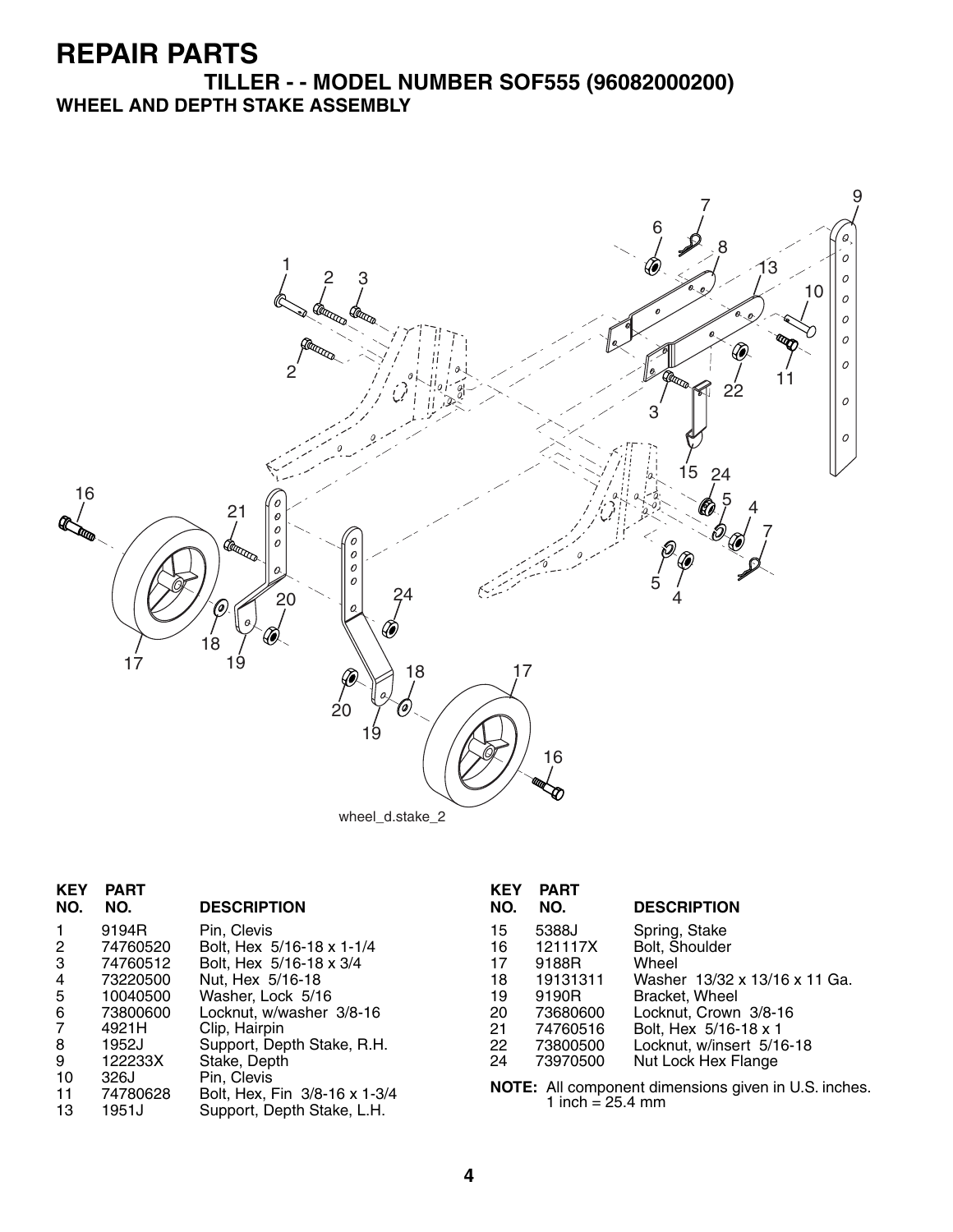**TILLER - - MODEL NUMBER SOF555 (96082000200) TINE ASSEMBLY**



tine\_ipb\_3

| <b>KEY</b><br>NO. | <b>PART</b><br>NO. | <b>DESCRIPTION</b>                    | KEY<br>NO. | PART<br>NO.      | <b>DESCRIPTION</b>                     |
|-------------------|--------------------|---------------------------------------|------------|------------------|----------------------------------------|
| 2                 | 156934<br>3146R    | Tine, Outer, R.H.                     | 4<br>5     | 156931<br>156933 | Tine, Inner, L.H.<br>Tine, Outer, L.H. |
| 3                 | 156932             | Retainer, Spring<br>Tine, Inner, R.H. | 6          | 4929H            | Pin. Clevis                            |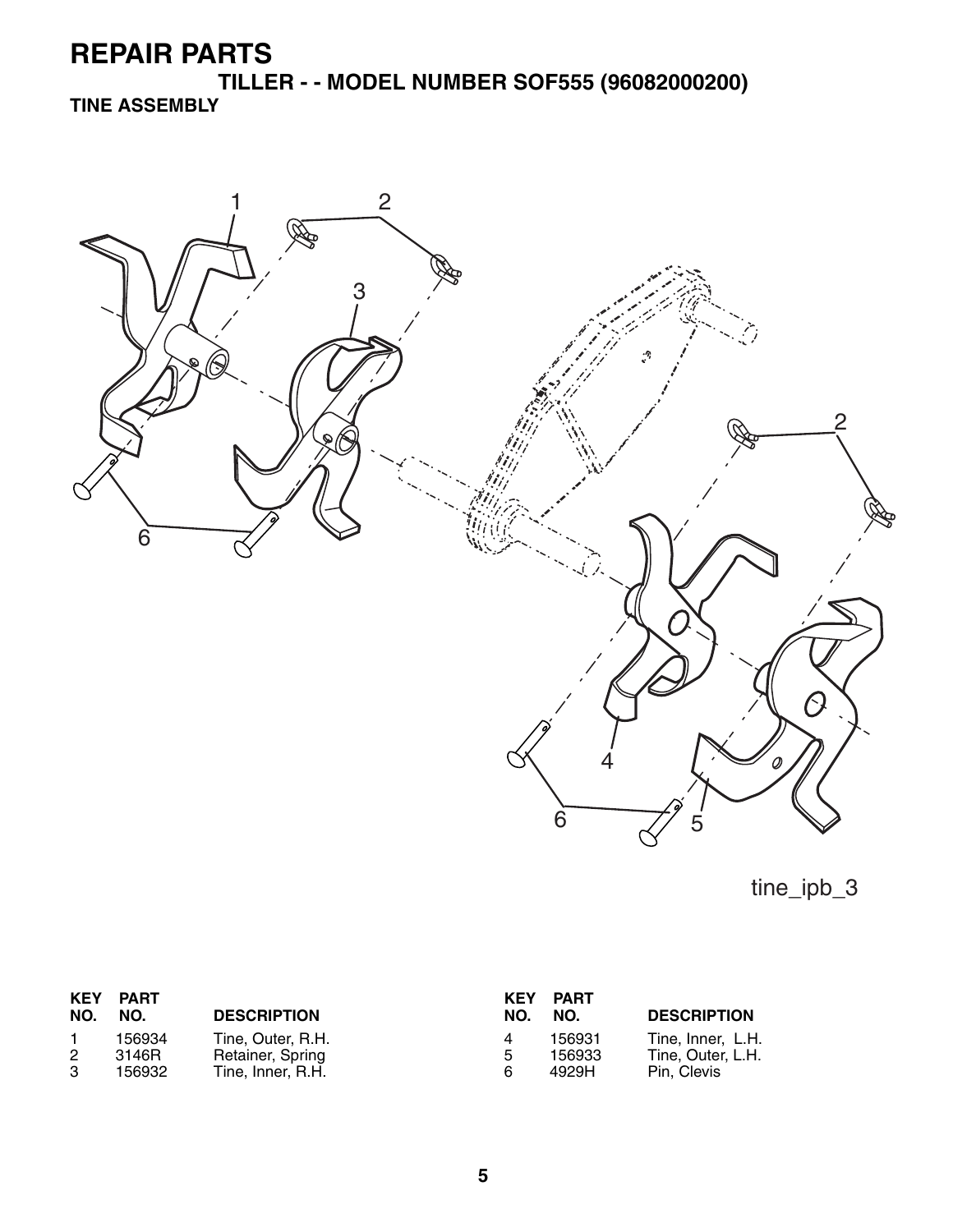**TILLER - - MODEL NUMBER SOF555 (96082000200)**

#### **TRANSMISSION**



| <b>KEY</b><br>NO.                                                         | <b>PART</b><br>NO.                                                                                           | <b>DESCRIPTION</b>                                                                                                                                                                                                                               | <b>KEY</b><br>NO.                | <b>PART</b><br>NO.                                                          | <b>DESCRIPTION</b>                                                                                                                                                                                                                                                  |
|---------------------------------------------------------------------------|--------------------------------------------------------------------------------------------------------------|--------------------------------------------------------------------------------------------------------------------------------------------------------------------------------------------------------------------------------------------------|----------------------------------|-----------------------------------------------------------------------------|---------------------------------------------------------------------------------------------------------------------------------------------------------------------------------------------------------------------------------------------------------------------|
| $\mathbf{1}$<br>$\overline{2}$<br>3<br>5<br>6<br>7<br>8<br>10<br>11<br>12 | 74760524<br>74780652<br>19131311<br>73900600<br>9057R505<br>188195<br>165834<br>73970500<br>187912<br>151222 | Bolt, Hex 5/16-18 x 1-1/2 Gr. 2<br>Bolt, Hex, Fin 3/8-16 x 3-1/4<br>Washer 13/32 x 13/16 x 11<br>Nut Lock Flg 3/8-16 unc<br>Shield, Tine<br>Bracket, Engine, R.H.<br>Bracket, Engine, L.H.<br>Nut Lock Hex Flg<br>Bolt, Shoulder<br>Transmission | 14<br>16<br>17<br>18<br>19<br>20 | 9173R<br>19091412<br>19092016<br>10040400<br>74610412<br>1 inch = $25.4$ mm | Spacer, Split<br>Washer 9/32 x 7/8 x 12 Ga.<br>Washer 9/32 x 1-1/4 x 16 Ga.<br>Washer, Lock 1/4<br>Bolt, Hex 1/4-28 x 3/4 Gr. 5<br>Engine, Briggs Model 126302<br>Order parts from engine manufac-<br>turer<br>NOTE: All component dimensions given in U.S. inches. |

transmission\_12

| <b>KEY</b><br>NO.                                           | <b>PART</b><br>NO. | <b>DESCRIPTION</b>               |  |  |
|-------------------------------------------------------------|--------------------|----------------------------------|--|--|
| 14                                                          | 9173R              | Spacer, Split                    |  |  |
| 16                                                          | 19091412           | Washer 9/32 x 7/8 x 12 Ga.       |  |  |
| 17                                                          | 19092016           | Washer 9/32 x 1-1/4 x 16 Ga.     |  |  |
| 18                                                          | 10040400           | Washer, Lock 1/4                 |  |  |
| 19                                                          | 74610412           | Bolt, Hex 1/4-28 x 3/4 Gr. 5     |  |  |
| 20                                                          |                    | Engine, Briggs Model 126302      |  |  |
|                                                             |                    | Order parts from engine manufac- |  |  |
|                                                             |                    | turer                            |  |  |
| <b>NOTE:</b> All component dimensions given in U.S. inches. |                    |                                  |  |  |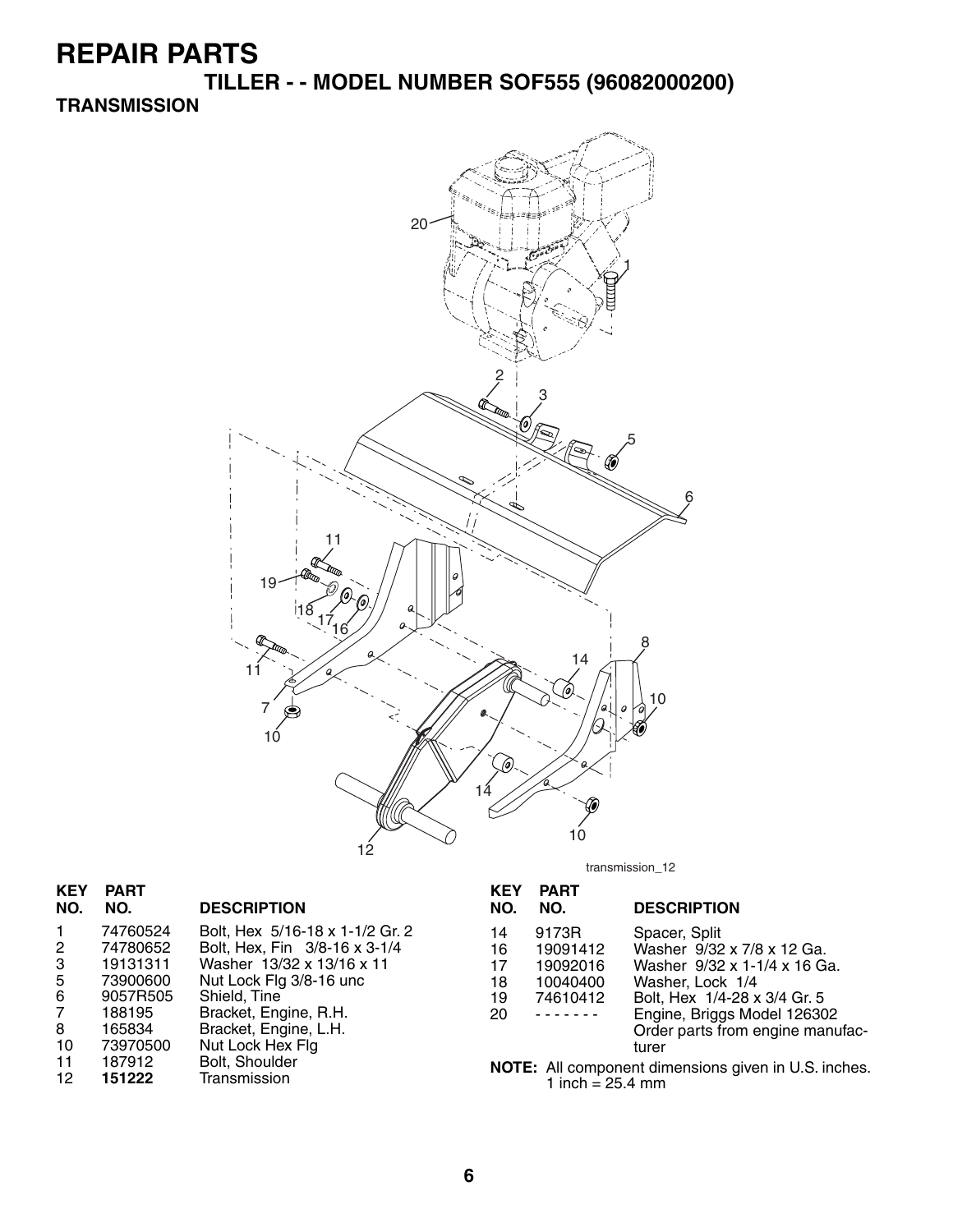**TILLER - - MODEL NUMBER SOF555 (96082000200)**

**DECALS**



| KEY<br>NO. | <b>PART</b><br>NO. | <b>DESCRIPTION</b>                |
|------------|--------------------|-----------------------------------|
| 1          | 190482             | Decal, Logo                       |
| 2          | 190483             | Decal, Logo                       |
| 3          | 139936             | Decal, Control Panel              |
| 5          | 141907             | Decal, Hand Placement             |
| 6          | 194689             | Decal, Eng. Tiller                |
| 7          | 171077             | Decal, OHV. N-I/C                 |
| 8          | 141906             | Decal, Warning, Rotating Tines    |
| 9          | 190484             | Decal, Tine Shield                |
| 10         | 171078             | Decal, Rewind Intek               |
| 11         | 162215             | Decal, Tine Shield Wrng. Dom      |
|            | 196964             | Manual, Owner's (English/Spanish) |
|            | 196965             | Manual, Parts                     |
|            |                    |                                   |